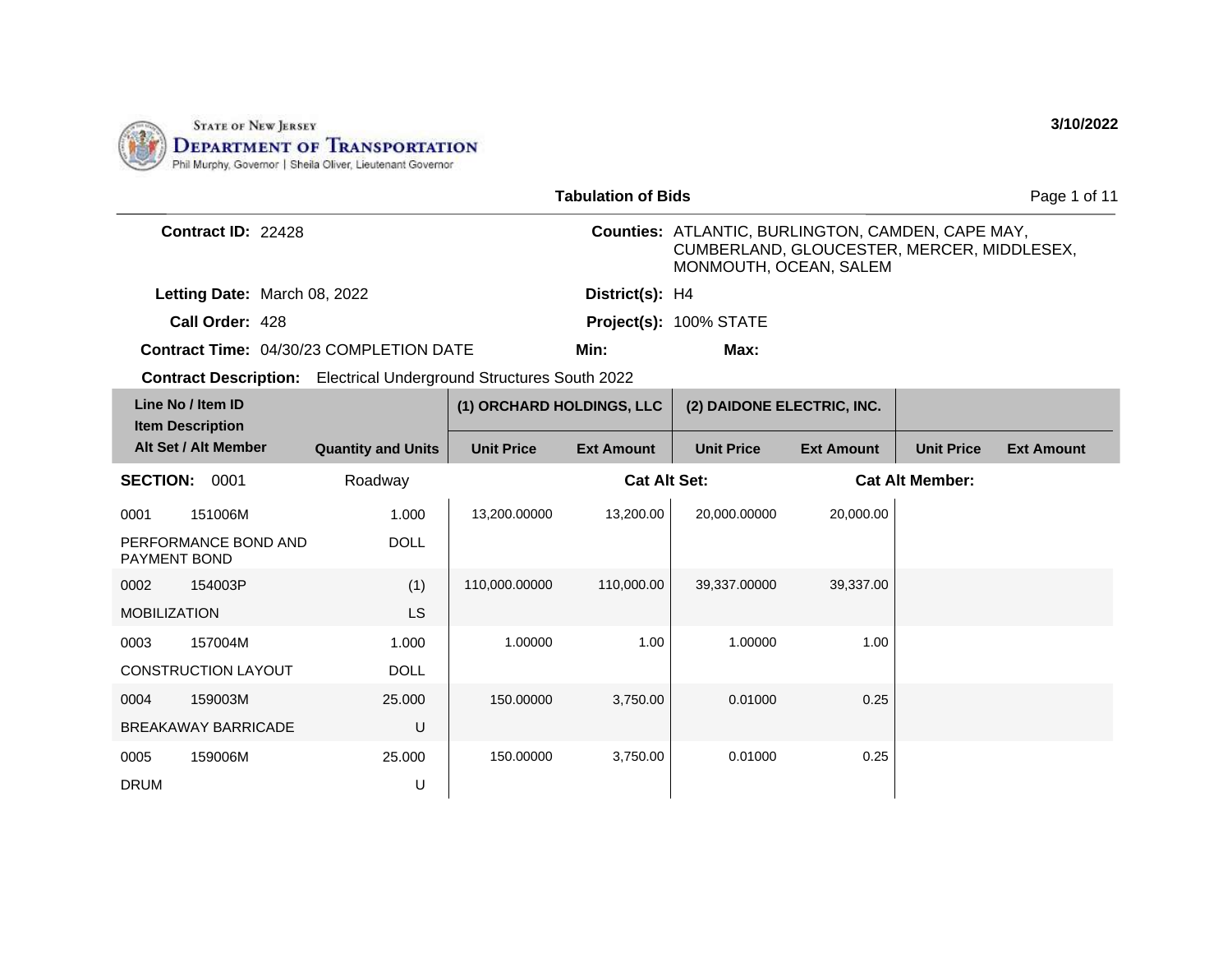

|                                              |                                                                           |                           |                           | <b>Tabulation of Bids</b> |                                                                                                                                  |                   |                        | Page 2 of 11      |
|----------------------------------------------|---------------------------------------------------------------------------|---------------------------|---------------------------|---------------------------|----------------------------------------------------------------------------------------------------------------------------------|-------------------|------------------------|-------------------|
|                                              | Contract ID: 22428                                                        |                           |                           |                           | <b>Counties: ATLANTIC, BURLINGTON, CAMDEN, CAPE MAY,</b><br>CUMBERLAND, GLOUCESTER, MERCER, MIDDLESEX,<br>MONMOUTH, OCEAN, SALEM |                   |                        |                   |
|                                              | Letting Date: March 08, 2022                                              |                           |                           | District(s): H4           |                                                                                                                                  |                   |                        |                   |
|                                              | Call Order: 428                                                           |                           |                           |                           | Project(s): 100% STATE                                                                                                           |                   |                        |                   |
|                                              | <b>Contract Time: 04/30/23 COMPLETION DATE</b>                            |                           |                           | Min:                      | Max:                                                                                                                             |                   |                        |                   |
|                                              | <b>Contract Description:</b> Electrical Underground Structures South 2022 |                           |                           |                           |                                                                                                                                  |                   |                        |                   |
| Line No / Item ID<br><b>Item Description</b> |                                                                           |                           | (1) ORCHARD HOLDINGS, LLC |                           | (2) DAIDONE ELECTRIC, INC.                                                                                                       |                   |                        |                   |
| Alt Set / Alt Member                         |                                                                           | <b>Quantity and Units</b> | <b>Unit Price</b>         | <b>Ext Amount</b>         | <b>Unit Price</b>                                                                                                                | <b>Ext Amount</b> | <b>Unit Price</b>      | <b>Ext Amount</b> |
| <b>SECTION: 0001</b>                         |                                                                           | Roadway                   |                           | <b>Cat Alt Set:</b>       |                                                                                                                                  |                   | <b>Cat Alt Member:</b> |                   |
| 0006                                         | 159009M                                                                   | 150.000                   | 20.00000                  | 3,000.00                  | 0.01000                                                                                                                          | 1.50              |                        |                   |
| <b>TRAFFIC CONE</b>                          |                                                                           | U                         |                           |                           |                                                                                                                                  |                   |                        |                   |
| 0007                                         | 159012M                                                                   | 1,000.000                 | 0.01000                   | 10.00                     | 0.01000                                                                                                                          | 10.00             |                        |                   |
| <b>CONSTRUCTION SIGNS</b>                    |                                                                           | <b>SF</b>                 |                           |                           |                                                                                                                                  |                   |                        |                   |
| 0008                                         | 159027M                                                                   | 2.000                     | 1.00000                   | 2.00                      | 1,000.00000                                                                                                                      | 2,000.00          |                        |                   |
|                                              | FLASHING ARROW BOARD, 4' X 8'                                             | U                         |                           |                           |                                                                                                                                  |                   |                        |                   |
| 0009                                         | 159108M                                                                   | 2.000                     | 25,000.00000              | 50,000.00                 | 5,000.00000                                                                                                                      | 10,000.00         |                        |                   |
| MOUNTED CRASH CUSHION                        | <b>TRAFFIC CONTROL TRUCK WITH</b>                                         | U                         |                           |                           |                                                                                                                                  |                   |                        |                   |
| 0010                                         | 109006M                                                                   | 40,825.000                | 1.00000                   | 40,825.00                 | 1.00000                                                                                                                          | 40,825.00         |                        |                   |
| <b>FORCE ACCOUNT</b>                         |                                                                           | <b>DOLL</b>               |                           |                           |                                                                                                                                  |                   |                        |                   |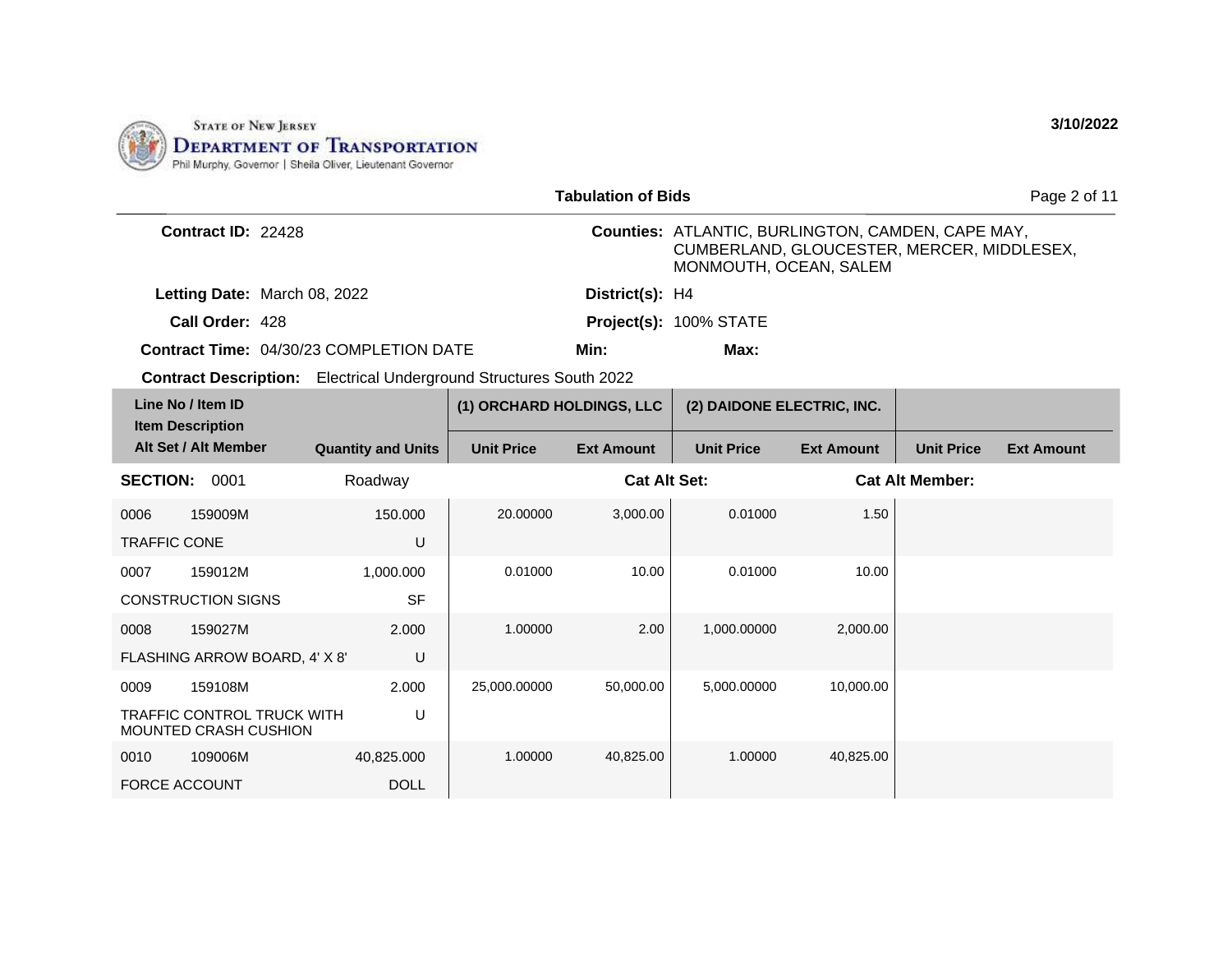

|                                              |                              |                                                                           |                           | <b>Tabulation of Bids</b> |                                                                                                                           |                   |                        | Page 3 of 11      |
|----------------------------------------------|------------------------------|---------------------------------------------------------------------------|---------------------------|---------------------------|---------------------------------------------------------------------------------------------------------------------------|-------------------|------------------------|-------------------|
|                                              | Contract ID: 22428           |                                                                           |                           |                           | Counties: ATLANTIC, BURLINGTON, CAMDEN, CAPE MAY,<br>CUMBERLAND, GLOUCESTER, MERCER, MIDDLESEX,<br>MONMOUTH, OCEAN, SALEM |                   |                        |                   |
|                                              | Letting Date: March 08, 2022 |                                                                           |                           | District(s): H4           |                                                                                                                           |                   |                        |                   |
|                                              | Call Order: 428              |                                                                           |                           |                           | Project(s): 100% STATE                                                                                                    |                   |                        |                   |
|                                              |                              | <b>Contract Time: 04/30/23 COMPLETION DATE</b>                            |                           | Min:                      | Max:                                                                                                                      |                   |                        |                   |
|                                              |                              | <b>Contract Description:</b> Electrical Underground Structures South 2022 |                           |                           |                                                                                                                           |                   |                        |                   |
| Line No / Item ID<br><b>Item Description</b> |                              |                                                                           | (1) ORCHARD HOLDINGS, LLC |                           | (2) DAIDONE ELECTRIC, INC.                                                                                                |                   |                        |                   |
| Alt Set / Alt Member                         |                              | <b>Quantity and Units</b>                                                 | <b>Unit Price</b>         | <b>Ext Amount</b>         | <b>Unit Price</b>                                                                                                         | <b>Ext Amount</b> | <b>Unit Price</b>      | <b>Ext Amount</b> |
| <b>SECTION:</b>                              | 0001                         | Roadway                                                                   |                           | <b>Cat Alt Set:</b>       |                                                                                                                           |                   | <b>Cat Alt Member:</b> |                   |
| 202006M<br>0011                              |                              | 65.000                                                                    | 50.00000                  | 3,250.00                  | 100.00000                                                                                                                 | 6.500.00          |                        |                   |
| <b>EXCAVATION, TEST PIT</b>                  |                              | <b>CY</b>                                                                 |                           |                           |                                                                                                                           |                   |                        |                   |
| 606012P<br>0012                              |                              | 200.000                                                                   | 85.00000                  | 17,000.00                 | 130.00000                                                                                                                 | 26,000.00         |                        |                   |
| CONCRETE SIDEWALK, 4" THICK                  |                              | SY                                                                        |                           |                           |                                                                                                                           |                   |                        |                   |
| 606018P<br>0013                              |                              | 150.000                                                                   | 85.00000                  | 12.750.00                 | 150.00000                                                                                                                 | 22,500.00         |                        |                   |
| CONCRETE SIDEWALK, 6" THICK                  |                              | SY                                                                        |                           |                           |                                                                                                                           |                   |                        |                   |
| 0014<br>606029P                              |                              | 25,000                                                                    | 125.00000                 | 3,125.00                  | 400.00000                                                                                                                 | 10,000.00         |                        |                   |
| <b>BRICK PAVERS</b>                          |                              | SY                                                                        |                           |                           |                                                                                                                           |                   |                        |                   |
| 606084P<br>0015                              |                              | 25,000                                                                    | 80.00000                  | 2,000.00                  | 100.00000                                                                                                                 | 2,500.00          |                        |                   |
| DETECTABLE WARNING SURFACE                   |                              | SY                                                                        |                           |                           |                                                                                                                           |                   |                        |                   |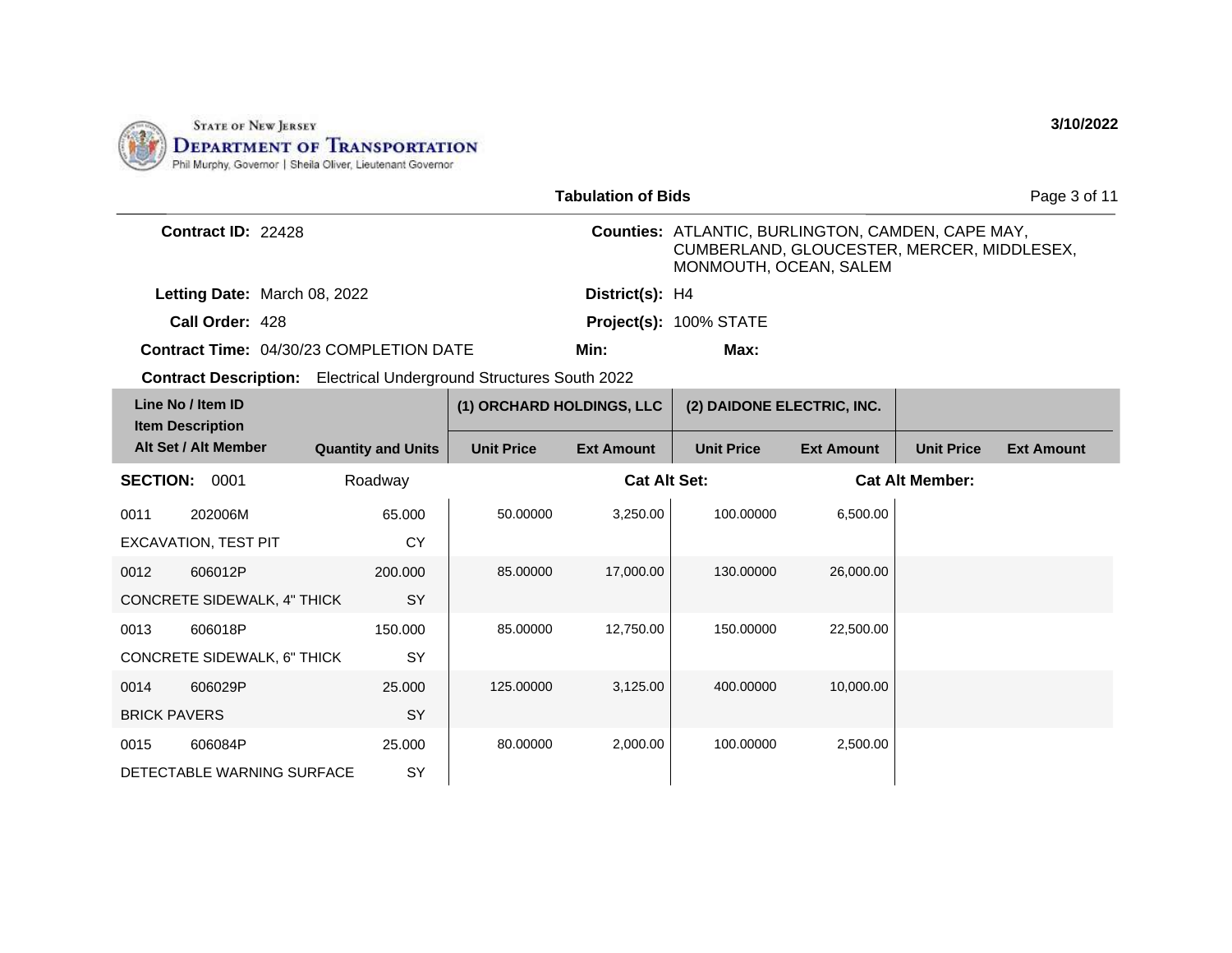

|                                                  |                                                                           |                   | <b>Tabulation of Bids</b> |                                                                                                                           |                   |                        | Page 4 of 11      |
|--------------------------------------------------|---------------------------------------------------------------------------|-------------------|---------------------------|---------------------------------------------------------------------------------------------------------------------------|-------------------|------------------------|-------------------|
| Contract ID: 22428                               |                                                                           |                   |                           | Counties: ATLANTIC, BURLINGTON, CAMDEN, CAPE MAY,<br>CUMBERLAND, GLOUCESTER, MERCER, MIDDLESEX,<br>MONMOUTH, OCEAN, SALEM |                   |                        |                   |
|                                                  | Letting Date: March 08, 2022                                              |                   | District(s): H4           |                                                                                                                           |                   |                        |                   |
| Call Order: 428                                  |                                                                           |                   |                           | Project(s): 100% STATE                                                                                                    |                   |                        |                   |
|                                                  | Contract Time: 04/30/23 COMPLETION DATE                                   |                   | Min:                      | Max:                                                                                                                      |                   |                        |                   |
|                                                  | <b>Contract Description:</b> Electrical Underground Structures South 2022 |                   |                           |                                                                                                                           |                   |                        |                   |
| Line No / Item ID<br><b>Item Description</b>     |                                                                           |                   | (1) ORCHARD HOLDINGS, LLC | (2) DAIDONE ELECTRIC, INC.                                                                                                |                   |                        |                   |
| Alt Set / Alt Member                             | <b>Quantity and Units</b>                                                 | <b>Unit Price</b> | <b>Ext Amount</b>         | <b>Unit Price</b>                                                                                                         | <b>Ext Amount</b> | <b>Unit Price</b>      | <b>Ext Amount</b> |
| <b>SECTION:</b><br>0001                          | Roadway                                                                   |                   | <b>Cat Alt Set:</b>       |                                                                                                                           |                   | <b>Cat Alt Member:</b> |                   |
| 606095P<br>0016                                  | 125.000                                                                   | 150.00000         | 18,750.00                 | 160.00000                                                                                                                 | 20,000.00         |                        |                   |
| <b>TURF PAVERS</b>                               | <b>SY</b>                                                                 |                   |                           |                                                                                                                           |                   |                        |                   |
| 607018P<br>0017                                  | 50,000                                                                    | 75.00000          | 3,750.00                  | 100.00000                                                                                                                 | 5,000.00          |                        |                   |
| 9" X 16" CONCRETE VERTICAL<br><b>CURB</b>        | LF                                                                        |                   |                           |                                                                                                                           |                   |                        |                   |
| 0018<br>608003P                                  | 75.000                                                                    | 50.00000          | 3,750.00                  | 55.00000                                                                                                                  | 4,125.00          |                        |                   |
| NONVEGETATIVE SURFACE, HOT<br><b>MIX ASPHALT</b> | <b>SY</b>                                                                 |                   |                           |                                                                                                                           |                   |                        |                   |
| MMI003M<br>0019                                  | 4.000                                                                     | 250.00000         | 1,000.00                  | 350.00000                                                                                                                 | 1,400.00          |                        |                   |
| <b>BOLLARD</b>                                   | U                                                                         |                   |                           |                                                                                                                           |                   |                        |                   |
| 701012P<br>0020                                  | 125.000                                                                   | 10.00000          | 1,250.00                  | 100.00000                                                                                                                 | 12,500.00         |                        |                   |
| 1 1/2" RIGID METALLIC CONDUIT                    | LF                                                                        |                   |                           |                                                                                                                           |                   |                        |                   |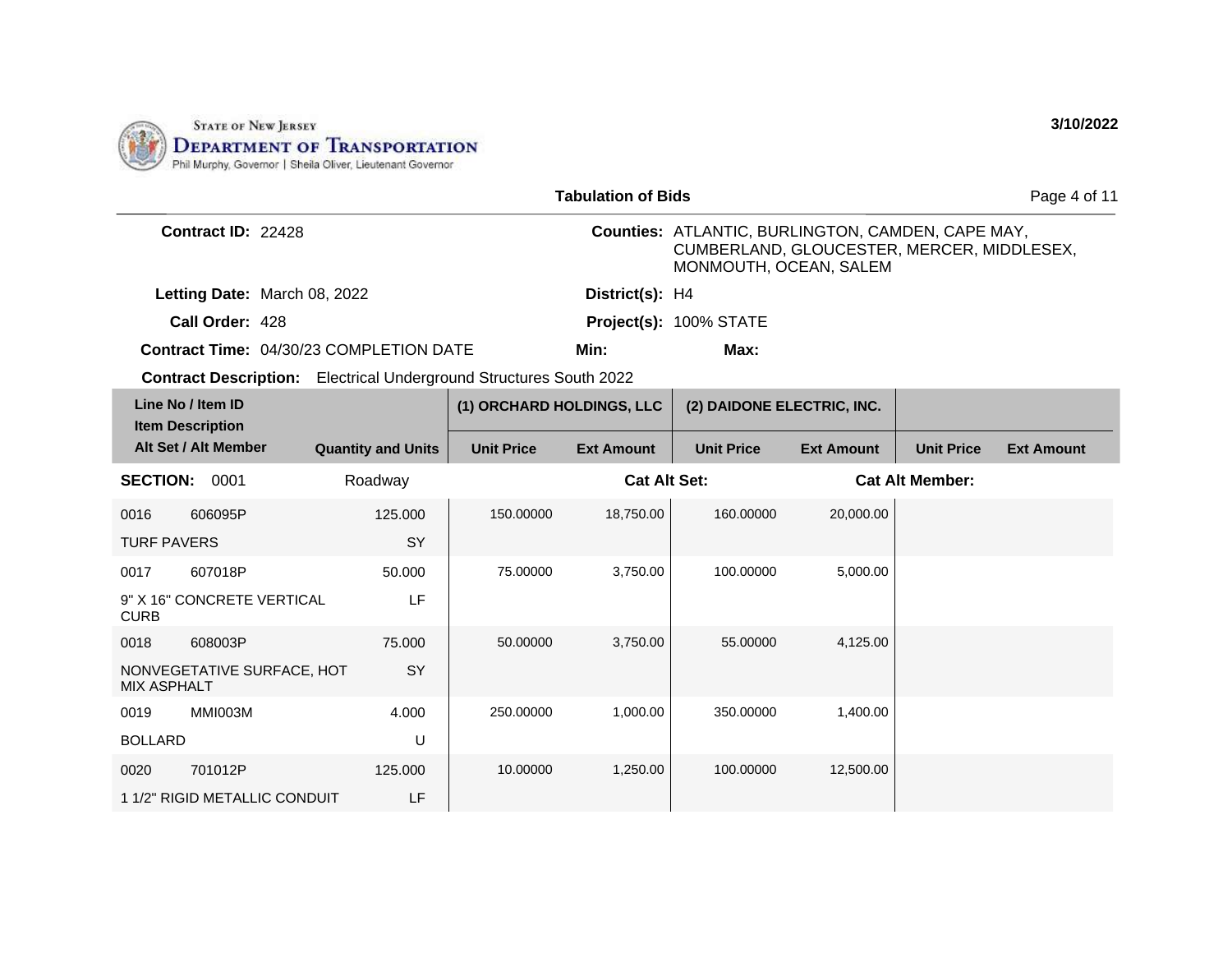

|                 |                                              |                                                                           |                           | <b>Tabulation of Bids</b> |                                                                                                                           |                   |                        | Page 5 of 11      |
|-----------------|----------------------------------------------|---------------------------------------------------------------------------|---------------------------|---------------------------|---------------------------------------------------------------------------------------------------------------------------|-------------------|------------------------|-------------------|
|                 | Contract ID: 22428                           |                                                                           |                           |                           | Counties: ATLANTIC, BURLINGTON, CAMDEN, CAPE MAY,<br>CUMBERLAND, GLOUCESTER, MERCER, MIDDLESEX,<br>MONMOUTH, OCEAN, SALEM |                   |                        |                   |
|                 | Letting Date: March 08, 2022                 |                                                                           |                           | District(s): H4           |                                                                                                                           |                   |                        |                   |
|                 | Call Order: 428                              |                                                                           |                           |                           | Project(s): 100% STATE                                                                                                    |                   |                        |                   |
|                 |                                              | <b>Contract Time: 04/30/23 COMPLETION DATE</b>                            |                           | Min:                      | Max:                                                                                                                      |                   |                        |                   |
|                 |                                              | <b>Contract Description:</b> Electrical Underground Structures South 2022 |                           |                           |                                                                                                                           |                   |                        |                   |
|                 | Line No / Item ID<br><b>Item Description</b> |                                                                           | (1) ORCHARD HOLDINGS, LLC |                           | (2) DAIDONE ELECTRIC, INC.                                                                                                |                   |                        |                   |
|                 | Alt Set / Alt Member                         | <b>Quantity and Units</b>                                                 | <b>Unit Price</b>         | <b>Ext Amount</b>         | <b>Unit Price</b>                                                                                                         | <b>Ext Amount</b> | <b>Unit Price</b>      | <b>Ext Amount</b> |
| <b>SECTION:</b> | 0001                                         | Roadway                                                                   |                           | <b>Cat Alt Set:</b>       |                                                                                                                           |                   | <b>Cat Alt Member:</b> |                   |
| 0021            | 701015P                                      | 350.000                                                                   | 50.00000                  | 17,500.00                 | 125.00000                                                                                                                 | 43,750.00         |                        |                   |
|                 | 2" RIGID METALLIC CONDUIT                    | LF                                                                        |                           |                           |                                                                                                                           |                   |                        |                   |
| 0022            | 701018P                                      | 100.000                                                                   | 10.00000                  | 1,000.00                  | 130.00000                                                                                                                 | 13,000.00         |                        |                   |
|                 | 2 1/2" RIGID METALLIC CONDUIT                | LF                                                                        |                           |                           |                                                                                                                           |                   |                        |                   |
| 0023            | 701021P                                      | 3,000.000                                                                 | 70.00000                  | 210,000.00                | 130.00000                                                                                                                 | 390,000.00        |                        |                   |
|                 | 3" RIGID METALLIC CONDUIT                    | LF                                                                        |                           |                           |                                                                                                                           |                   |                        |                   |
| 0024            | 701027P                                      | 500.000                                                                   | 32.00000                  | 16,000.00                 | 40.00000                                                                                                                  | 20,000.00         |                        |                   |
|                 | 2" RIGID NONMETALLIC CONDUIT                 | LF                                                                        |                           |                           |                                                                                                                           |                   |                        |                   |
| 0025            | 701030P                                      | 3,000.000                                                                 | 34.00000                  | 102,000.00                | 45.00000                                                                                                                  | 135,000.00        |                        |                   |
|                 | <b>3" RIGID NONMETALLIC CONDUIT</b>          | LF                                                                        |                           |                           |                                                                                                                           |                   |                        |                   |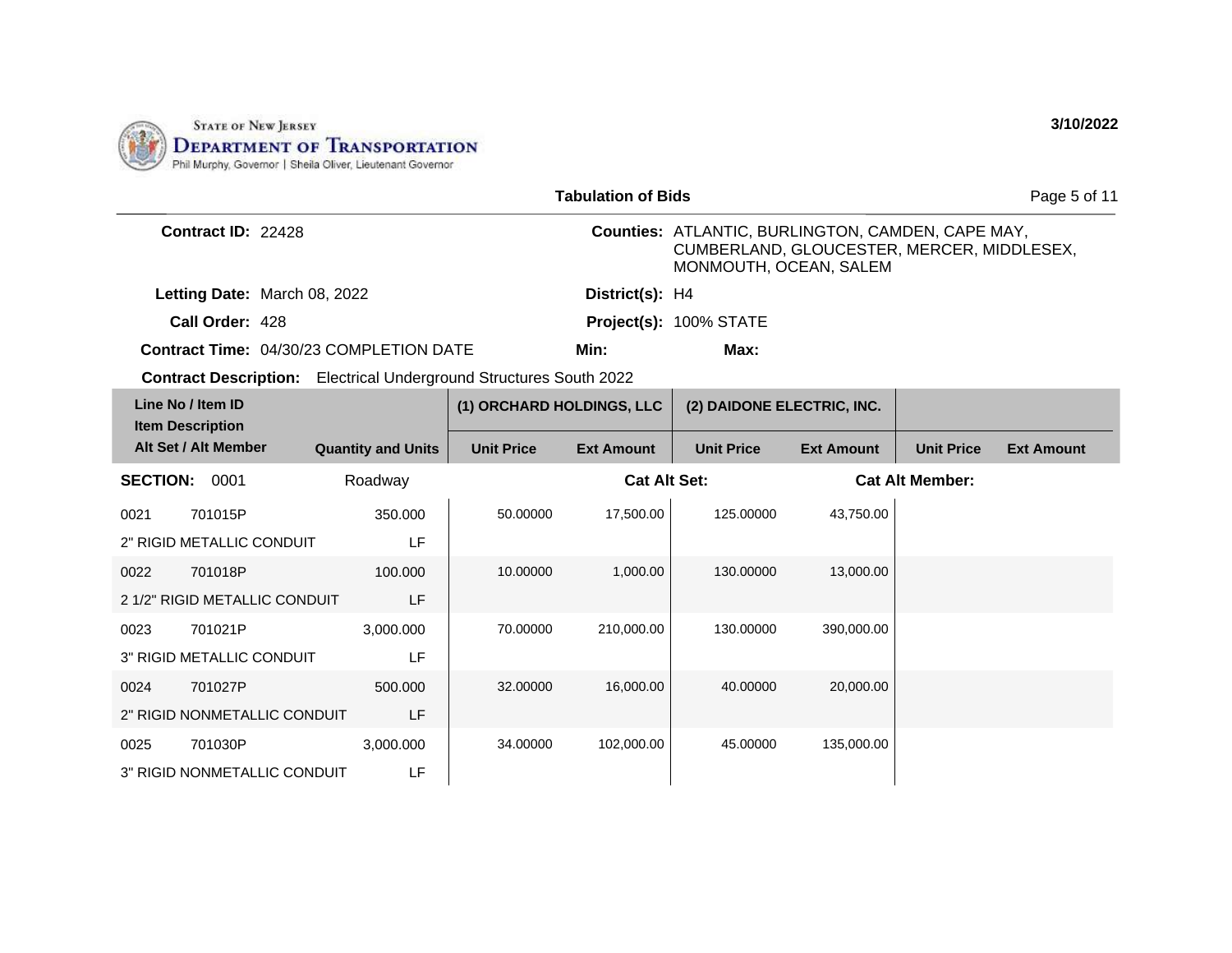

|                                              |                                                                           |                           | <b>Tabulation of Bids</b> |                                                                                                                           |                   |                        | Page 6 of 11      |
|----------------------------------------------|---------------------------------------------------------------------------|---------------------------|---------------------------|---------------------------------------------------------------------------------------------------------------------------|-------------------|------------------------|-------------------|
| Contract ID: 22428                           |                                                                           |                           |                           | Counties: ATLANTIC, BURLINGTON, CAMDEN, CAPE MAY,<br>CUMBERLAND, GLOUCESTER, MERCER, MIDDLESEX,<br>MONMOUTH, OCEAN, SALEM |                   |                        |                   |
|                                              | Letting Date: March 08, 2022                                              |                           | District(s): H4           |                                                                                                                           |                   |                        |                   |
| Call Order: 428                              |                                                                           |                           |                           | Project(s): 100% STATE                                                                                                    |                   |                        |                   |
|                                              | <b>Contract Time: 04/30/23 COMPLETION DATE</b>                            |                           | Min:                      | Max:                                                                                                                      |                   |                        |                   |
|                                              | <b>Contract Description:</b> Electrical Underground Structures South 2022 |                           |                           |                                                                                                                           |                   |                        |                   |
| Line No / Item ID<br><b>Item Description</b> |                                                                           | (1) ORCHARD HOLDINGS, LLC |                           | (2) DAIDONE ELECTRIC, INC.                                                                                                |                   |                        |                   |
| Alt Set / Alt Member                         | <b>Quantity and Units</b>                                                 | <b>Unit Price</b>         | <b>Ext Amount</b>         | <b>Unit Price</b>                                                                                                         | <b>Ext Amount</b> | <b>Unit Price</b>      | <b>Ext Amount</b> |
| <b>SECTION: 0001</b>                         | Roadway                                                                   |                           | <b>Cat Alt Set:</b>       |                                                                                                                           |                   | <b>Cat Alt Member:</b> |                   |
| 701093M<br>0026                              | 1.000                                                                     | 500.00000                 | 500.00                    | 2,000.00000                                                                                                               | 2,000.00          |                        |                   |
| 38" JUNCTION BOX                             | U                                                                         |                           |                           |                                                                                                                           |                   |                        |                   |
| 701099M<br>0027                              | 4.000                                                                     | 200.00000                 | 800.00                    | 2,000.00000                                                                                                               | 8,000.00          |                        |                   |
| 17" X 30" JUNCTION BOX                       | U                                                                         |                           |                           |                                                                                                                           |                   |                        |                   |
| 0028<br>701102M                              | 40.000                                                                    | 2,200.00000               | 88,000.00                 | 2,500.00000                                                                                                               | 100,000.00        |                        |                   |
| 18" X 36" JUNCTION BOX                       | U                                                                         |                           |                           |                                                                                                                           |                   |                        |                   |
| 0029<br>701108M                              | 2.000                                                                     | 200.00000                 | 400.00                    | 400.00000                                                                                                                 | 800.00            |                        |                   |
| 12" X 10" X 8" METAL JUNCTION<br><b>BOX</b>  | U                                                                         |                           |                           |                                                                                                                           |                   |                        |                   |
| 701117M<br>0030                              | 75,000                                                                    | 2,400.00000               | 180,000.00                | 2,500.00000                                                                                                               | 187,500.00        |                        |                   |
| <b>JUNCTION BOX FOUNDATION</b>               | U                                                                         |                           |                           |                                                                                                                           |                   |                        |                   |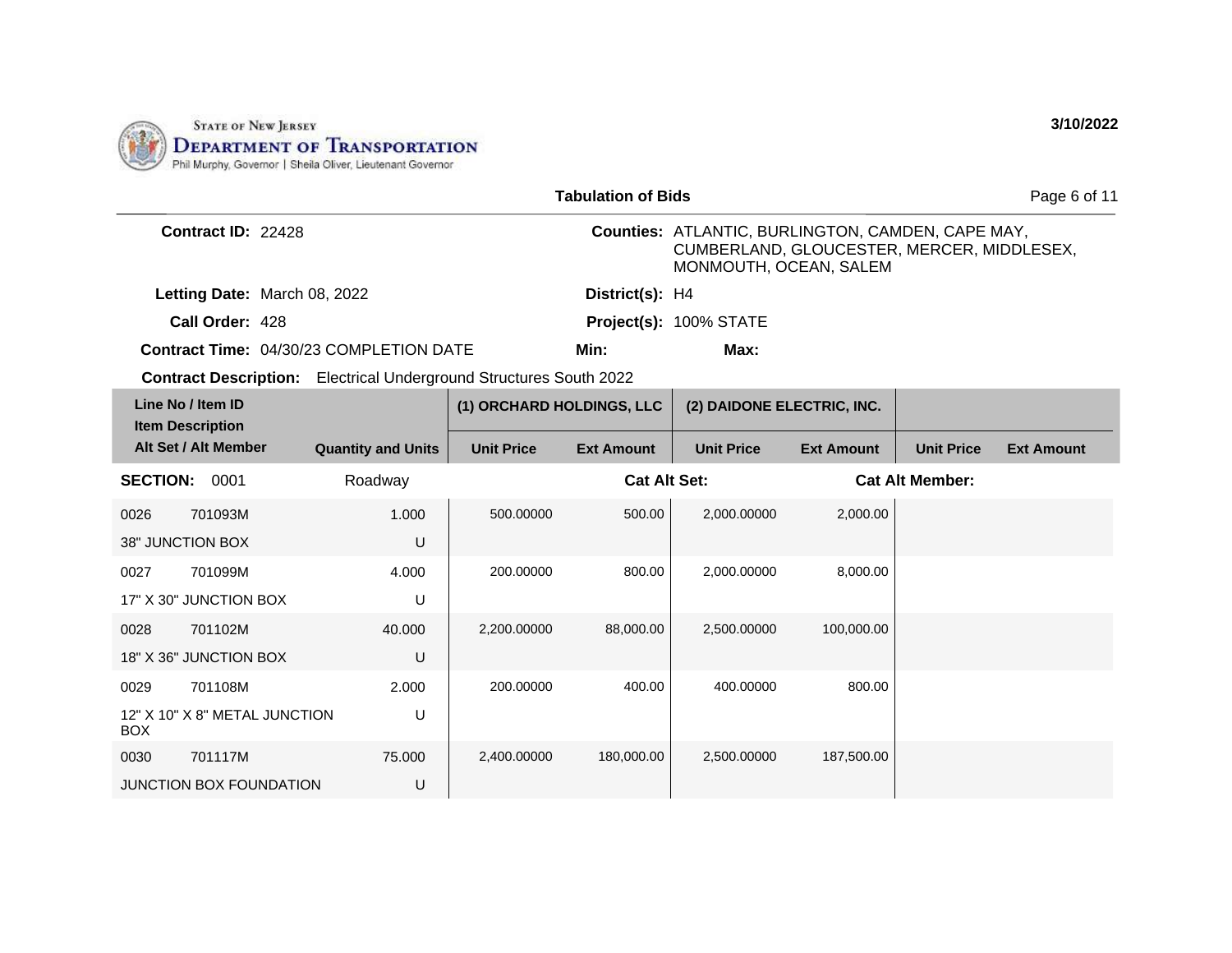

|                                                                           |                           |                           | <b>Tabulation of Bids</b> |                                                                                                                                  |                   |                        | Page 7 of 11      |
|---------------------------------------------------------------------------|---------------------------|---------------------------|---------------------------|----------------------------------------------------------------------------------------------------------------------------------|-------------------|------------------------|-------------------|
| Contract ID: 22428                                                        |                           |                           |                           | <b>Counties: ATLANTIC, BURLINGTON, CAMDEN, CAPE MAY,</b><br>CUMBERLAND, GLOUCESTER, MERCER, MIDDLESEX,<br>MONMOUTH, OCEAN, SALEM |                   |                        |                   |
| Letting Date: March 08, 2022                                              |                           |                           | District(s): H4           |                                                                                                                                  |                   |                        |                   |
| Call Order: 428                                                           |                           |                           |                           | Project(s): 100% STATE                                                                                                           |                   |                        |                   |
| <b>Contract Time: 04/30/23 COMPLETION DATE</b>                            |                           |                           | Min:                      | Max:                                                                                                                             |                   |                        |                   |
| <b>Contract Description:</b> Electrical Underground Structures South 2022 |                           |                           |                           |                                                                                                                                  |                   |                        |                   |
| Line No / Item ID<br><b>Item Description</b>                              |                           | (1) ORCHARD HOLDINGS, LLC |                           | (2) DAIDONE ELECTRIC, INC.                                                                                                       |                   |                        |                   |
| Alt Set / Alt Member                                                      | <b>Quantity and Units</b> | <b>Unit Price</b>         | <b>Ext Amount</b>         | <b>Unit Price</b>                                                                                                                | <b>Ext Amount</b> | <b>Unit Price</b>      | <b>Ext Amount</b> |
| <b>SECTION: 0001</b>                                                      | Roadway                   |                           | <b>Cat Alt Set:</b>       |                                                                                                                                  |                   | <b>Cat Alt Member:</b> |                   |
| 0031<br>701120M                                                           | 20.000                    | 650.00000                 | 13,000.00                 | 1.000.00000                                                                                                                      | 20,000.00         |                        |                   |
| <b>JUNCTION BOX FRAME AND</b><br><b>COVER</b>                             | U                         |                           |                           |                                                                                                                                  |                   |                        |                   |
| 0032<br>701123M                                                           | 15.000                    | 1,100.00000               | 16,500.00                 | 1,400.00000                                                                                                                      | 21,000.00         |                        |                   |
| FOUNDATION, TYPE SFT                                                      | U                         |                           |                           |                                                                                                                                  |                   |                        |                   |
| 701126M<br>0033                                                           | 5.000                     | 700.00000                 | 3,500.00                  | 800.00000                                                                                                                        | 4.000.00          |                        |                   |
| FOUNDATION, TYPE MCF                                                      | U                         |                           |                           |                                                                                                                                  |                   |                        |                   |
| 701129M<br>0034                                                           | 2.000                     | 100.00000                 | 200.00                    | 500.00000                                                                                                                        | 1,000.00          |                        |                   |
| FOUNDATION, TYPE P                                                        | U                         |                           |                           |                                                                                                                                  |                   |                        |                   |
| 701132M<br>0035                                                           | 10.000                    | 2,500.00000               | 25,000.00                 | 1,800.00000                                                                                                                      | 18,000.00         |                        |                   |
| FOUNDATION, TYPE P-MC                                                     | U                         |                           |                           |                                                                                                                                  |                   |                        |                   |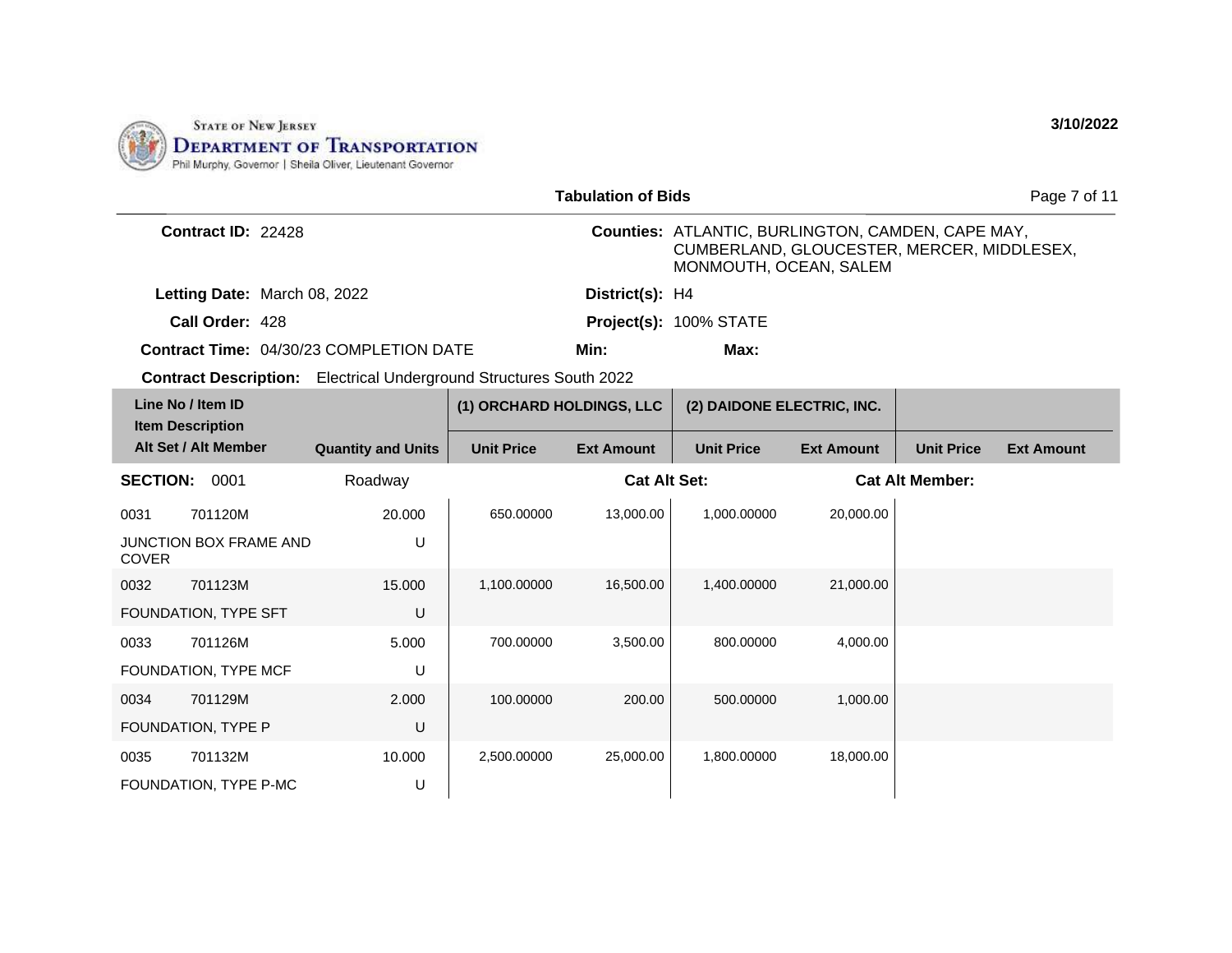

|                                              |                                                                           |                           | <b>Tabulation of Bids</b> |                                                                                                                                  |                   |                        | Page 8 of 11      |
|----------------------------------------------|---------------------------------------------------------------------------|---------------------------|---------------------------|----------------------------------------------------------------------------------------------------------------------------------|-------------------|------------------------|-------------------|
| Contract ID: 22428                           |                                                                           |                           |                           | <b>Counties: ATLANTIC, BURLINGTON, CAMDEN, CAPE MAY,</b><br>CUMBERLAND, GLOUCESTER, MERCER, MIDDLESEX,<br>MONMOUTH, OCEAN, SALEM |                   |                        |                   |
| Letting Date: March 08, 2022                 |                                                                           |                           | District(s): H4           |                                                                                                                                  |                   |                        |                   |
| Call Order: 428                              |                                                                           |                           |                           | Project(s): 100% STATE                                                                                                           |                   |                        |                   |
|                                              | <b>Contract Time: 04/30/23 COMPLETION DATE</b>                            |                           | Min:                      | Max:                                                                                                                             |                   |                        |                   |
|                                              | <b>Contract Description:</b> Electrical Underground Structures South 2022 |                           |                           |                                                                                                                                  |                   |                        |                   |
| Line No / Item ID<br><b>Item Description</b> |                                                                           | (1) ORCHARD HOLDINGS, LLC |                           | (2) DAIDONE ELECTRIC, INC.                                                                                                       |                   |                        |                   |
| Alt Set / Alt Member                         | <b>Quantity and Units</b>                                                 | <b>Unit Price</b>         | <b>Ext Amount</b>         | <b>Unit Price</b>                                                                                                                | <b>Ext Amount</b> | <b>Unit Price</b>      | <b>Ext Amount</b> |
| <b>SECTION: 0001</b>                         | Roadway                                                                   |                           | <b>Cat Alt Set:</b>       |                                                                                                                                  |                   | <b>Cat Alt Member:</b> |                   |
| 0036<br>701128M                              | 10.000                                                                    | 2,500.00000               | 25,000.00                 | 2.200.00000                                                                                                                      | 22,000.00         |                        |                   |
| FOUNDATION, TYPE P-MC<br><b>MODIFIED</b>     | U                                                                         |                           |                           |                                                                                                                                  |                   |                        |                   |
| 701135M<br>0037                              | 10.000                                                                    | 1,000.00000               | 10,000.00                 | 1,500.00000                                                                                                                      | 15,000.00         |                        |                   |
| FOUNDATION, TYPE SPF                         | U                                                                         |                           |                           |                                                                                                                                  |                   |                        |                   |
| 701138M<br>0038                              | 10.000                                                                    | 4,500.00000               | 45,000.00                 | 5,000.00000                                                                                                                      | 50,000.00         |                        |                   |
| FOUNDATION, TYPE STF                         | U                                                                         |                           |                           |                                                                                                                                  |                   |                        |                   |
| 701141M<br>0039                              | 2.000                                                                     | 1.00000                   | 2.00                      | 100.00000                                                                                                                        | 200.00            |                        |                   |
| FOUNDATION, TYPE SFX                         | U                                                                         |                           |                           |                                                                                                                                  |                   |                        |                   |
| 701144M<br>0040                              | 15.000                                                                    | 1,400.00000               | 21,000.00                 | 1,700.00000                                                                                                                      | 25,500.00         |                        |                   |
| FOUNDATION, TYPE SFK                         | U                                                                         |                           |                           |                                                                                                                                  |                   |                        |                   |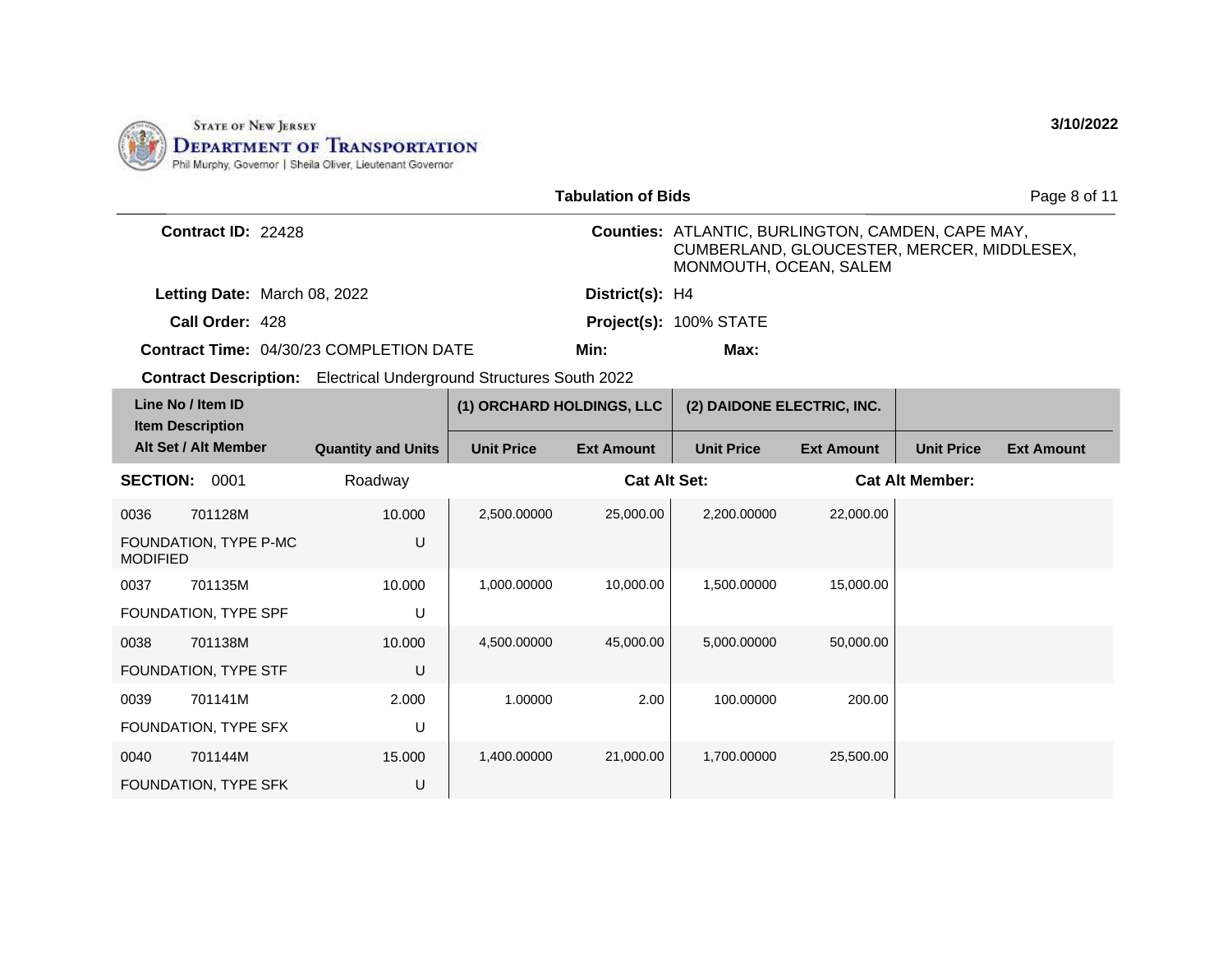

|                                              |                              |                                                                           |                           | <b>Tabulation of Bids</b> |                                                                                                                           |                   |                        | Page 9 of 11      |
|----------------------------------------------|------------------------------|---------------------------------------------------------------------------|---------------------------|---------------------------|---------------------------------------------------------------------------------------------------------------------------|-------------------|------------------------|-------------------|
|                                              | Contract ID: 22428           |                                                                           |                           |                           | Counties: ATLANTIC, BURLINGTON, CAMDEN, CAPE MAY,<br>CUMBERLAND, GLOUCESTER, MERCER, MIDDLESEX,<br>MONMOUTH, OCEAN, SALEM |                   |                        |                   |
|                                              | Letting Date: March 08, 2022 |                                                                           |                           | District(s): H4           |                                                                                                                           |                   |                        |                   |
|                                              | Call Order: 428              |                                                                           |                           |                           | Project(s): 100% STATE                                                                                                    |                   |                        |                   |
|                                              |                              | <b>Contract Time: 04/30/23 COMPLETION DATE</b>                            |                           | Min:                      | Max:                                                                                                                      |                   |                        |                   |
|                                              |                              | <b>Contract Description:</b> Electrical Underground Structures South 2022 |                           |                           |                                                                                                                           |                   |                        |                   |
| Line No / Item ID<br><b>Item Description</b> |                              |                                                                           | (1) ORCHARD HOLDINGS, LLC |                           | (2) DAIDONE ELECTRIC, INC.                                                                                                |                   |                        |                   |
| Alt Set / Alt Member                         |                              | <b>Quantity and Units</b>                                                 | <b>Unit Price</b>         | <b>Ext Amount</b>         | <b>Unit Price</b>                                                                                                         | <b>Ext Amount</b> | <b>Unit Price</b>      | <b>Ext Amount</b> |
| <b>SECTION:</b>                              | 0001                         | Roadway                                                                   |                           | <b>Cat Alt Set:</b>       |                                                                                                                           |                   | <b>Cat Alt Member:</b> |                   |
| 0041                                         | 701153M                      | 2.000                                                                     | 200.00000                 | 400.00                    | 400.00000                                                                                                                 | 800.00            |                        |                   |
| FOUNDATION, TYPE 1M                          |                              | U                                                                         |                           |                           |                                                                                                                           |                   |                        |                   |
| 0042                                         | 701156M                      | 2.000                                                                     | 400.00000                 | 800.00                    | 400.00000                                                                                                                 | 800.00            |                        |                   |
| FOUNDATION, TYPE 2M                          |                              | U                                                                         |                           |                           |                                                                                                                           |                   |                        |                   |
| 0043                                         | 701159M                      | 2.000                                                                     | 550.00000                 | 1,100.00                  | 800.00000                                                                                                                 | 1,600.00          |                        |                   |
| FOUNDATION, TYPE 1M-MC                       |                              | U                                                                         |                           |                           |                                                                                                                           |                   |                        |                   |
| 0044                                         | 701162M                      | 2.000                                                                     | 650.00000                 | 1,300.00                  | 1,100.00000                                                                                                               | 2,200.00          |                        |                   |
| FOUNDATION, TYPE 2M-MC                       |                              | U                                                                         |                           |                           |                                                                                                                           |                   |                        |                   |
| 0045                                         | 702048M                      | 50.000                                                                    | 10.00000                  | 500.00                    | 8.00000                                                                                                                   | 400.00            |                        |                   |
| <b>LOOP DETECTOR</b>                         |                              | LF                                                                        |                           |                           |                                                                                                                           |                   |                        |                   |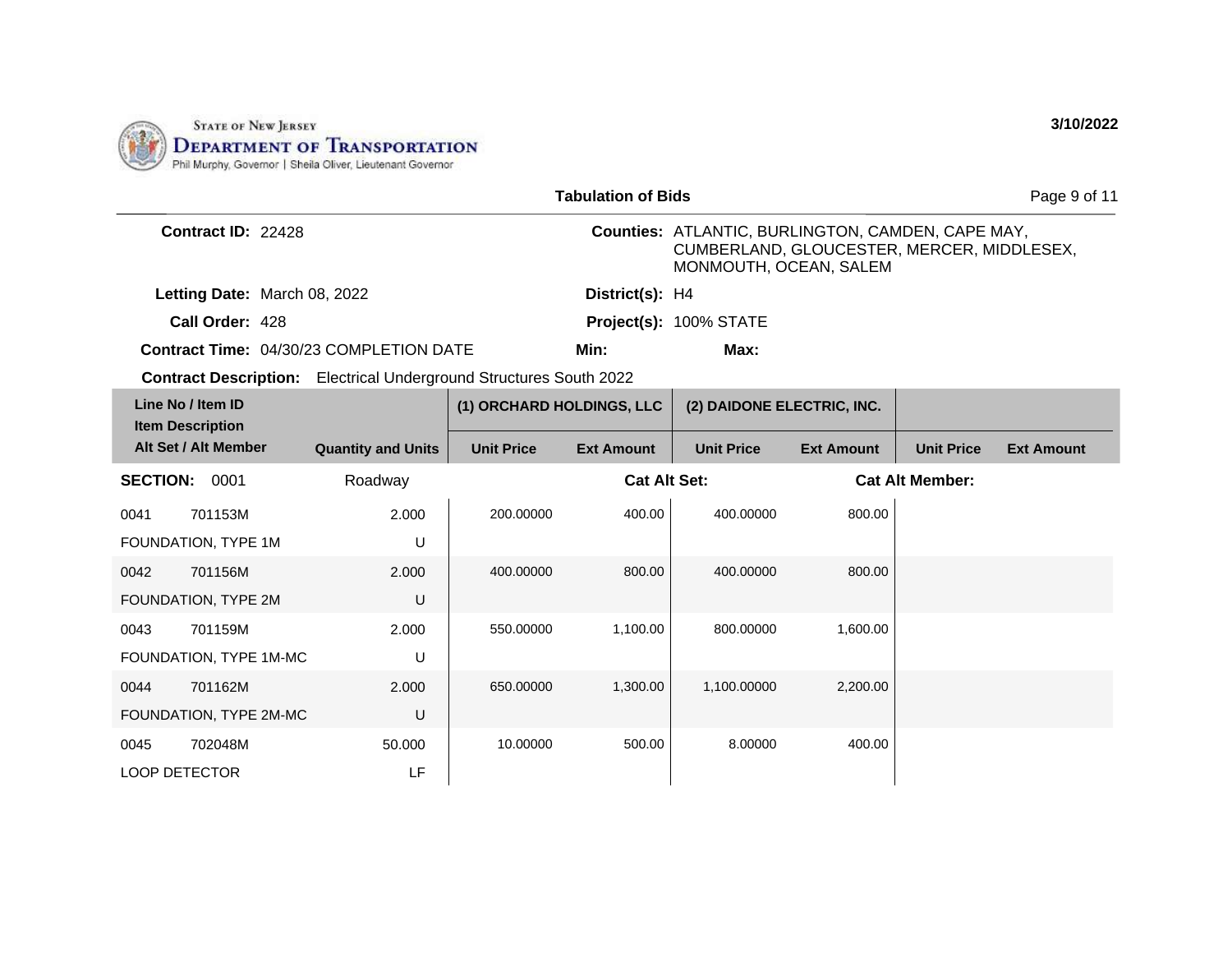

|                                                |                                                                           |                           | <b>Tabulation of Bids</b> |                                                                                                                           |                   |                        | Page 10 of 11     |
|------------------------------------------------|---------------------------------------------------------------------------|---------------------------|---------------------------|---------------------------------------------------------------------------------------------------------------------------|-------------------|------------------------|-------------------|
| Contract ID: 22428                             |                                                                           |                           |                           | Counties: ATLANTIC, BURLINGTON, CAMDEN, CAPE MAY,<br>CUMBERLAND, GLOUCESTER, MERCER, MIDDLESEX,<br>MONMOUTH, OCEAN, SALEM |                   |                        |                   |
| Letting Date: March 08, 2022                   |                                                                           |                           | District(s): H4           |                                                                                                                           |                   |                        |                   |
| Call Order: 428                                |                                                                           |                           |                           | Project(s): 100% STATE                                                                                                    |                   |                        |                   |
|                                                | Contract Time: 04/30/23 COMPLETION DATE                                   |                           | Min:                      | Max:                                                                                                                      |                   |                        |                   |
|                                                | <b>Contract Description:</b> Electrical Underground Structures South 2022 |                           |                           |                                                                                                                           |                   |                        |                   |
| Line No / Item ID<br><b>Item Description</b>   |                                                                           | (1) ORCHARD HOLDINGS, LLC |                           | (2) DAIDONE ELECTRIC, INC.                                                                                                |                   |                        |                   |
| Alt Set / Alt Member                           | <b>Quantity and Units</b>                                                 | <b>Unit Price</b>         | <b>Ext Amount</b>         | <b>Unit Price</b>                                                                                                         | <b>Ext Amount</b> | <b>Unit Price</b>      | <b>Ext Amount</b> |
| SECTION: 0001                                  | Roadway                                                                   |                           | <b>Cat Alt Set:</b>       |                                                                                                                           |                   | <b>Cat Alt Member:</b> |                   |
| MME008M<br>0046                                | 150.000                                                                   | 425.00000                 | 63,750.00                 | 500.00000                                                                                                                 | 75,000.00         |                        |                   |
| FOUNDATION REMOVAL,<br><b>ELECTRICAL</b>       | U                                                                         |                           |                           |                                                                                                                           |                   |                        |                   |
| MME009M<br>0047                                | 75.000                                                                    | 400.00000                 | 30,000.00                 | 800.00000                                                                                                                 | 60.000.00         |                        |                   |
| <b>TRANSITE JUNCTION BOX</b><br><b>REMOVAL</b> | U                                                                         |                           |                           |                                                                                                                           |                   |                        |                   |
| 0048<br>MME084M                                | 350.000                                                                   | 85.00000                  | 29,750.00                 | 125.00000                                                                                                                 | 43.750.00         |                        |                   |
| <b>TRAFFIC DIRECTORS</b>                       | <b>MH</b>                                                                 |                           |                           |                                                                                                                           |                   |                        |                   |
| 0049<br>MME090M                                | 1.000                                                                     | 350.00000                 | 350.00                    | 1,000.00000                                                                                                               | 1,000.00          |                        |                   |
| ROADWAY JUNCTION BOX                           | U                                                                         |                           |                           |                                                                                                                           |                   |                        |                   |
| <b>MME122M</b><br>0050                         | 10.000                                                                    | 250.00000                 | 2,500.00                  | 300.00000                                                                                                                 | 3,000.00          |                        |                   |
| FOUNDATION, TYPE PBI                           | U                                                                         |                           |                           |                                                                                                                           |                   |                        |                   |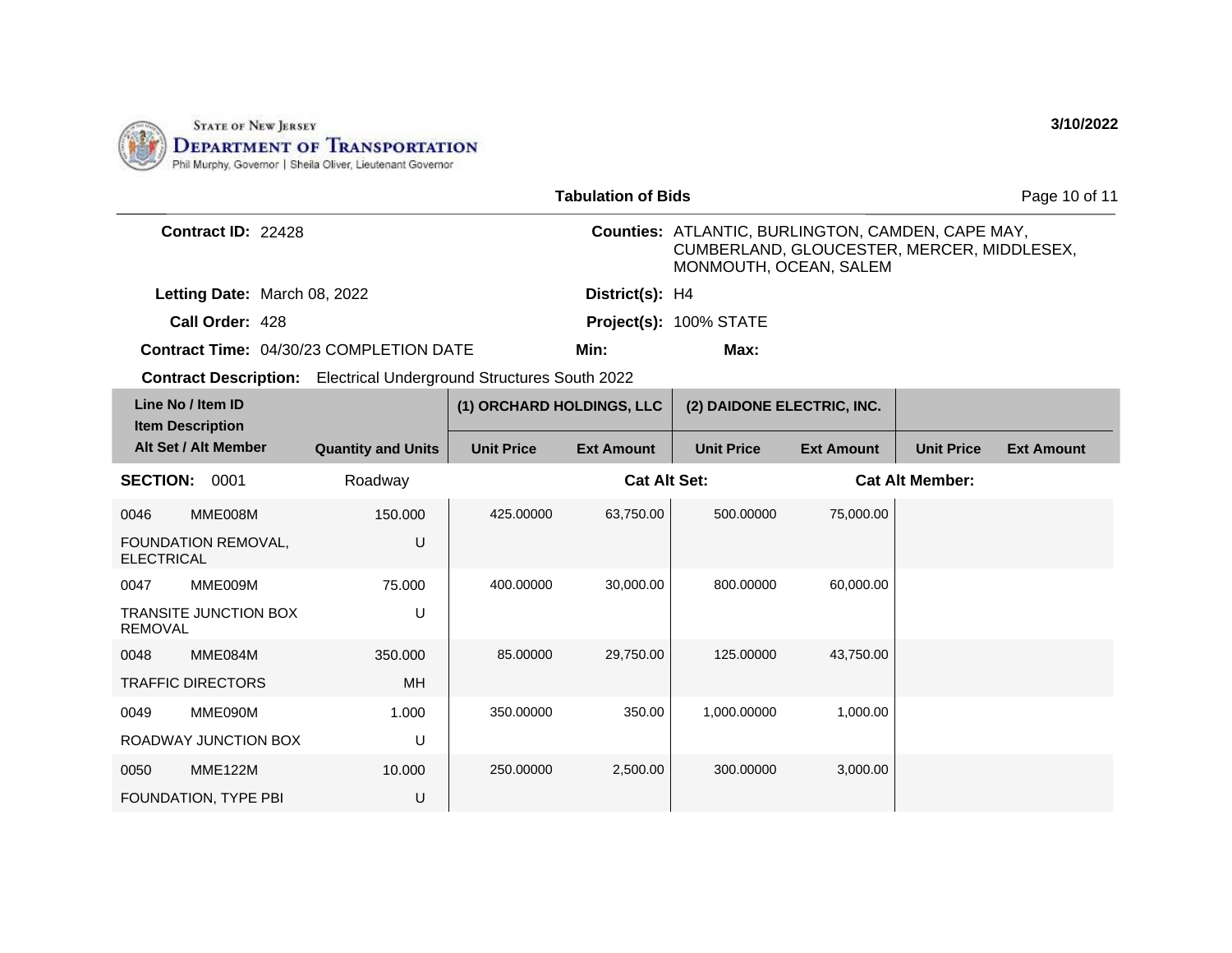

|                                              |  |                                                                           |                   | <b>Tabulation of Bids</b> |                        |                                                                                                                                  |                   | Page 11 of 11     |
|----------------------------------------------|--|---------------------------------------------------------------------------|-------------------|---------------------------|------------------------|----------------------------------------------------------------------------------------------------------------------------------|-------------------|-------------------|
| <b>Contract ID: 22428</b>                    |  |                                                                           |                   |                           |                        | <b>Counties: ATLANTIC, BURLINGTON, CAMDEN, CAPE MAY,</b><br>CUMBERLAND, GLOUCESTER, MERCER, MIDDLESEX,<br>MONMOUTH, OCEAN, SALEM |                   |                   |
| Letting Date: March 08, 2022                 |  |                                                                           |                   | District(s): H4           |                        |                                                                                                                                  |                   |                   |
| Call Order: 428                              |  |                                                                           |                   |                           | Project(s): 100% STATE |                                                                                                                                  |                   |                   |
|                                              |  | <b>Contract Time: 04/30/23 COMPLETION DATE</b>                            |                   | Min:                      | Max:                   |                                                                                                                                  |                   |                   |
|                                              |  | <b>Contract Description:</b> Electrical Underground Structures South 2022 |                   |                           |                        |                                                                                                                                  |                   |                   |
| Line No / Item ID<br><b>Item Description</b> |  |                                                                           |                   | (1) ORCHARD HOLDINGS, LLC |                        | (2) DAIDONE ELECTRIC, INC.                                                                                                       |                   |                   |
| Alt Set / Alt Member                         |  | <b>Quantity and Units</b>                                                 | <b>Unit Price</b> | <b>Ext Amount</b>         | <b>Unit Price</b>      | <b>Ext Amount</b>                                                                                                                | <b>Unit Price</b> | <b>Ext Amount</b> |
| <b>Section Totals:</b>                       |  |                                                                           |                   | \$1,197,015.00            |                        | \$1,488,000.00                                                                                                                   |                   |                   |
|                                              |  | <b>Contract Totals</b>                                                    |                   | \$1,197,015.00            |                        | \$1,488,000.00                                                                                                                   |                   |                   |
|                                              |  | <b>Cost Plus Time Totals</b>                                              |                   | \$1,197,015.00            |                        | \$1,488,000.00                                                                                                                   |                   |                   |
| ( ) indicates item is bid as Lump Sum        |  |                                                                           |                   |                           |                        |                                                                                                                                  |                   |                   |